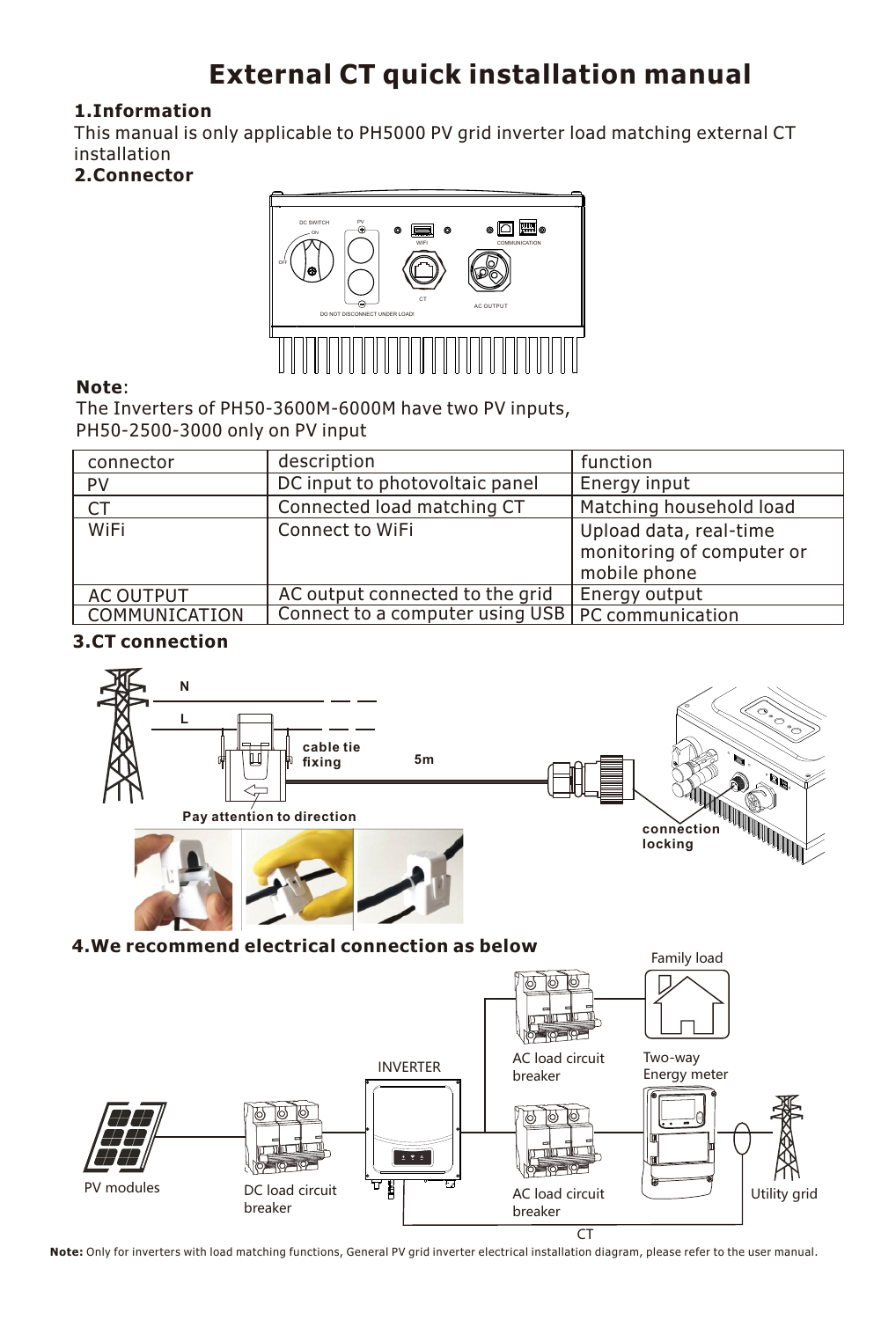## **5.Open the function**

#### **Option 1/Via Solar Power Monitor**

①.Use the CD that comes with the machine to install ' Solar Power Monitor ' and 'CP210X\_VCP\_ Win7\_8.exe'.

| <b><i>P. H.</i></b>   |          |                     |
|-----------------------|----------|---------------------|
| $\Box$ readme.txt     | 208 B    | 2018-09-19 14:01:03 |
| SolarPowerMonitor.exe | 63.6 MB  | 2018-09-28 09:10:23 |
| CP210x VCP Win7 8.exe | 5.2 MB   | 2009-10-25 16:59:18 |
| CH341SER.EXE          | 237.6 KB | 2017-04-07 11:18:50 |

②.Connect the PH5000 to the computer with a USB cable, then turn on 'Solar Power Monitor'



③.Click 'Primary', Set the 'Anti-reflux' to Enable or Disable

| х<br>$\Box$<br>Ph5000 prima<br>$\Box$<br><b>Inverter Setting</b> |                                        |  |  |  |
|------------------------------------------------------------------|----------------------------------------|--|--|--|
| Date                                                             | 2000/1/1 星期六<br>$\overline{23}$        |  |  |  |
| Time                                                             | $15:06$ $\leftarrow \bullet$ $\bullet$ |  |  |  |
| Anti-reflux                                                      | Enable                                 |  |  |  |
| Confirm<br>Cancel                                                |                                        |  |  |  |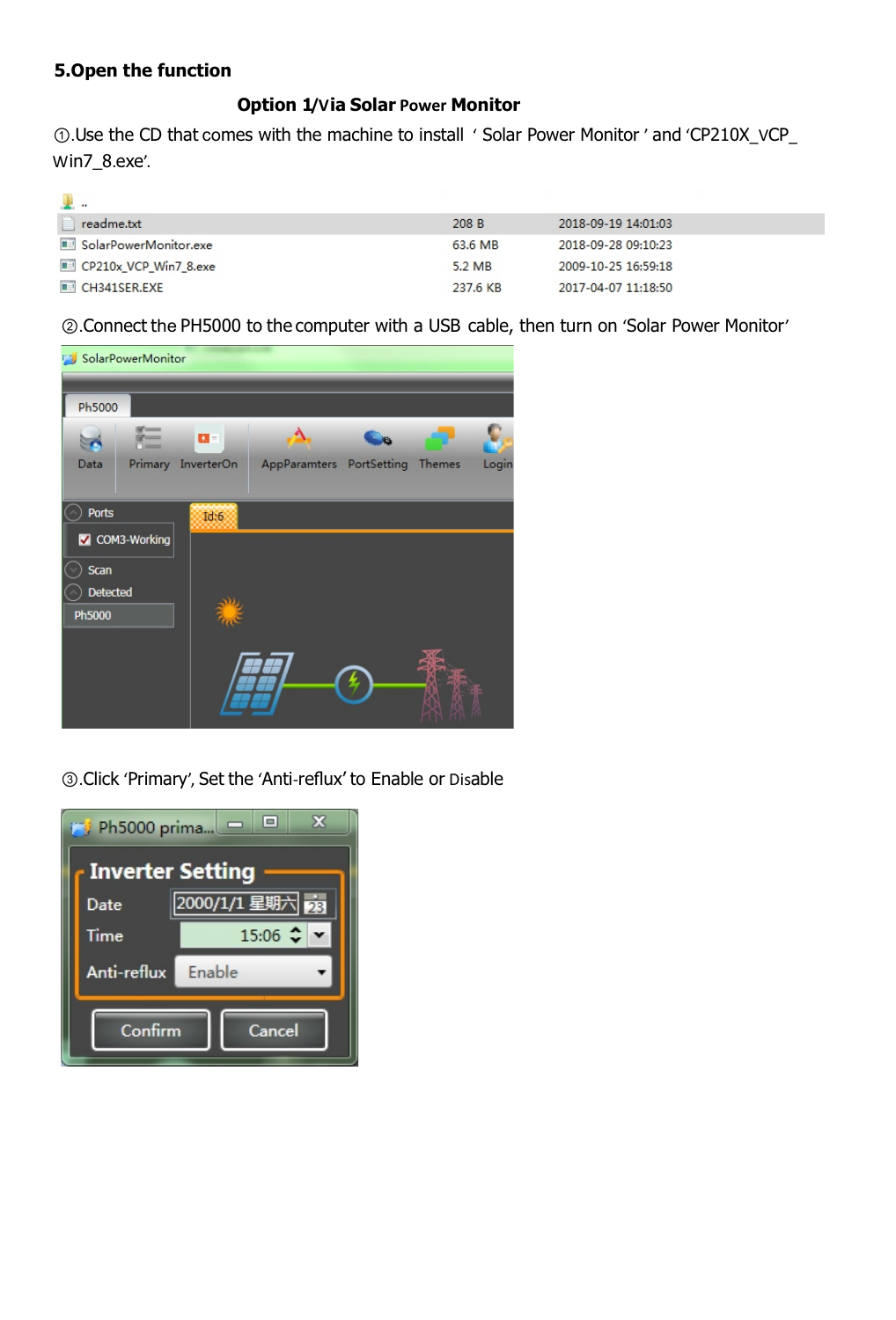## **Option2/Via APP**

①.Install SmartClient

Chinese customers download the app through Eybong 's official website; other customers using IOS system and Android system search SmartClient' through 'APP store' and 'Google play' respectively.

②.Turn on WIFI ,Connect WiFi - Plug (the name of the WiFi is the PN number of WiFi-Plug) (password:12345678)



### ③.Run APP,and press 'Wi-Fi Config'.



① The normal connection status of WiFi-Plug is as follows.